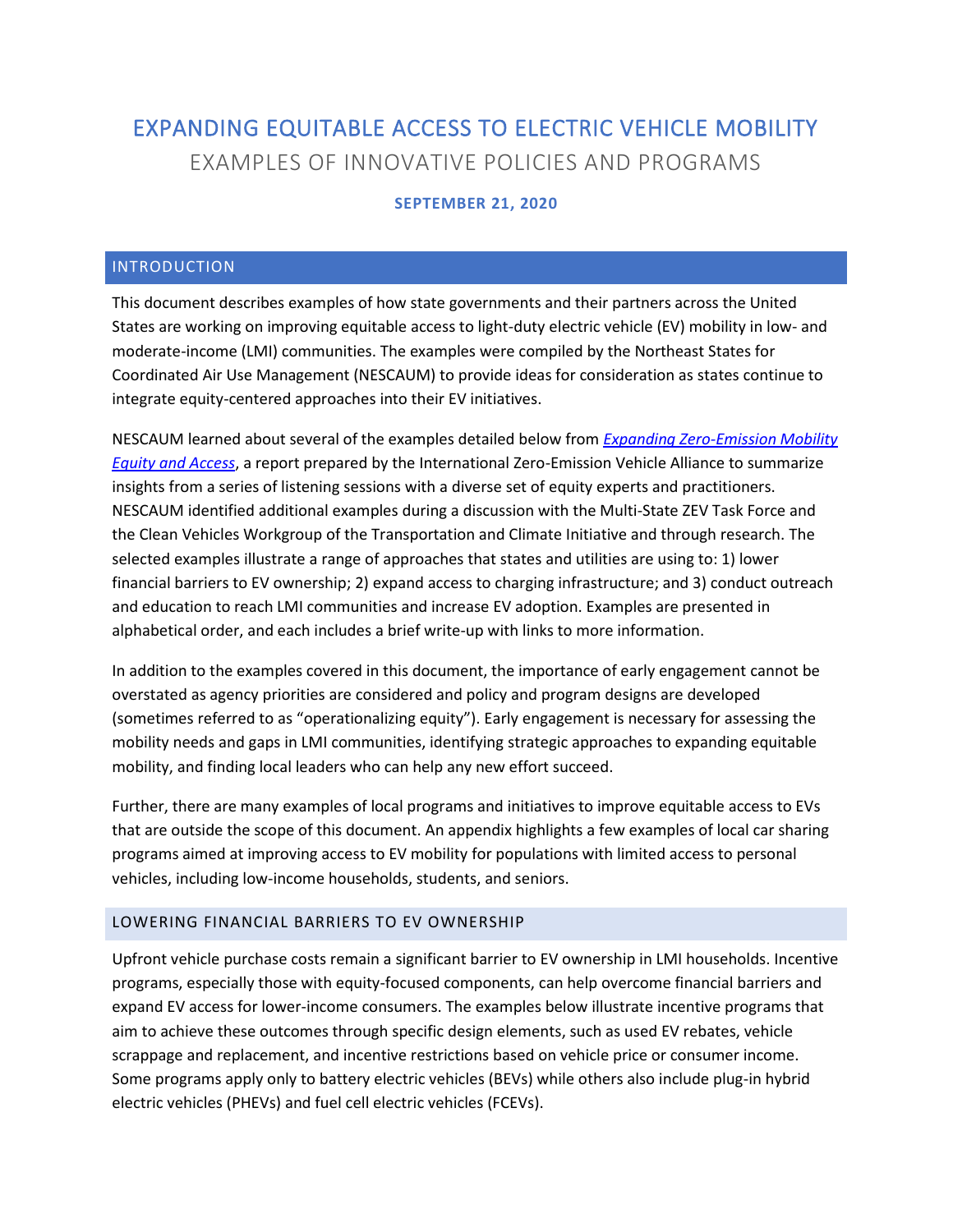#### **CALIFORNIA** CLEAN VEHICLE REBATE PROJECT

The Clean Vehicle Rebate Project (CVRP) was expanded in April 2016 to include an additional \$2,500 rebate (on top of other CVRP rebates available to all qualifying state residents) for those with household incomes less than or equal to 300 percent of the federal poverty level. In total, the CVRP has funded over \$77 million in incentives toward the purchase or lease of more than 19,000 EVs by LMI consumers. The monthly LMI CVRP rebate redemption rate has grown more than 258 percent, from 158 rebates in April 2016 to an average of 546 rebates per month in 2019. For more information, please visit the CVRP [website.](https://cleanvehiclerebate.org/eng/rebate-statistics)

#### **CALIFORNIA** CLEAN CARS 4 ALL

The Clean Cars 4 All program was created by the California Air Resources Board (CARB) to help lowerincome state residents replace older gasoline-powered cars with cleaner electric models. Program participants become eligible for a rebate of up to \$9,500 toward the purchase or lease of a new or used BEV, FCEV, or PHEV after turning in their older vehicles for scrappage. As an alternative, eligible participants can receive \$7,500 in incentives toward usage of public transit or private and shared mobility services. The Clean Cars 4 All program is part of the California Climate Investments Initiative and is managed by participating air districts, which set their own income- and vehicle-eligibility requirements. For more information, please visit the Clean Cars 4 All [website.](https://ww2.arb.ca.gov/our-work/programs/clean-cars-4-all)

## **MAINE** ELECTRIC VEHICLE INSTANT REBATES

Efficiency Maine, a quasi-state agency trust administering energy conservation programs, created a new EV incentive program with specific carve-outs for LMI state residents. Individuals can receive rebates of \$1,000 or \$2,000 toward their purchase or lease of a PHEV or BEV, respectively, which increases for eligible LMI residents to \$1,500 or \$3,000. Anyone who participates in the federal Low-Income Home Energy Assistance Program automatically pre-qualifies for the increased LMI rebate. For more information, please visit Efficiency Maine's EV Instant Rebates [website.](https://www.efficiencymaine.com/ev/electric-vehicle-rebates/)

#### **OREGON** CHARGE AHEAD REBATE PROGRAM

The Oregon Charge Ahead Rebate Program offers a rebate to LMI state residents who purchase or lease an EV. The Oregon Department of Environmental Quality (ODEQ) partners with the Center for Sustainable Energy to administer the program. Qualified residents with annual household incomes less than 120 percent of the median income in the closest metropolitan area can receive \$2,500 toward their new or used EV in addition to the state's Clean Vehicle Rebate offered to all Oregonians and federal tax credits. Residents can use an online calculator to get pre-verified for the rebate, simplifying the administrative process. For more information, please visit the Charge Ahead Rebate [website.](https://www.oregon.gov/deq/aq/programs/Pages/Charge-Ahead-Rebate.aspx)

## **VERMONT** PLUG-IN ELECTRIC VEHICLE (PEV) INCENTIVES PROGRAM

The Vermont Department of Transportation partnered with Vermont electric utilities and the Drive Electric Vermont coalition to launch a new EV rebate program with increased incentives for lowerincome state residents. Eligible Vermonters can receive \$1,500 or \$2,500 toward the purchase or lease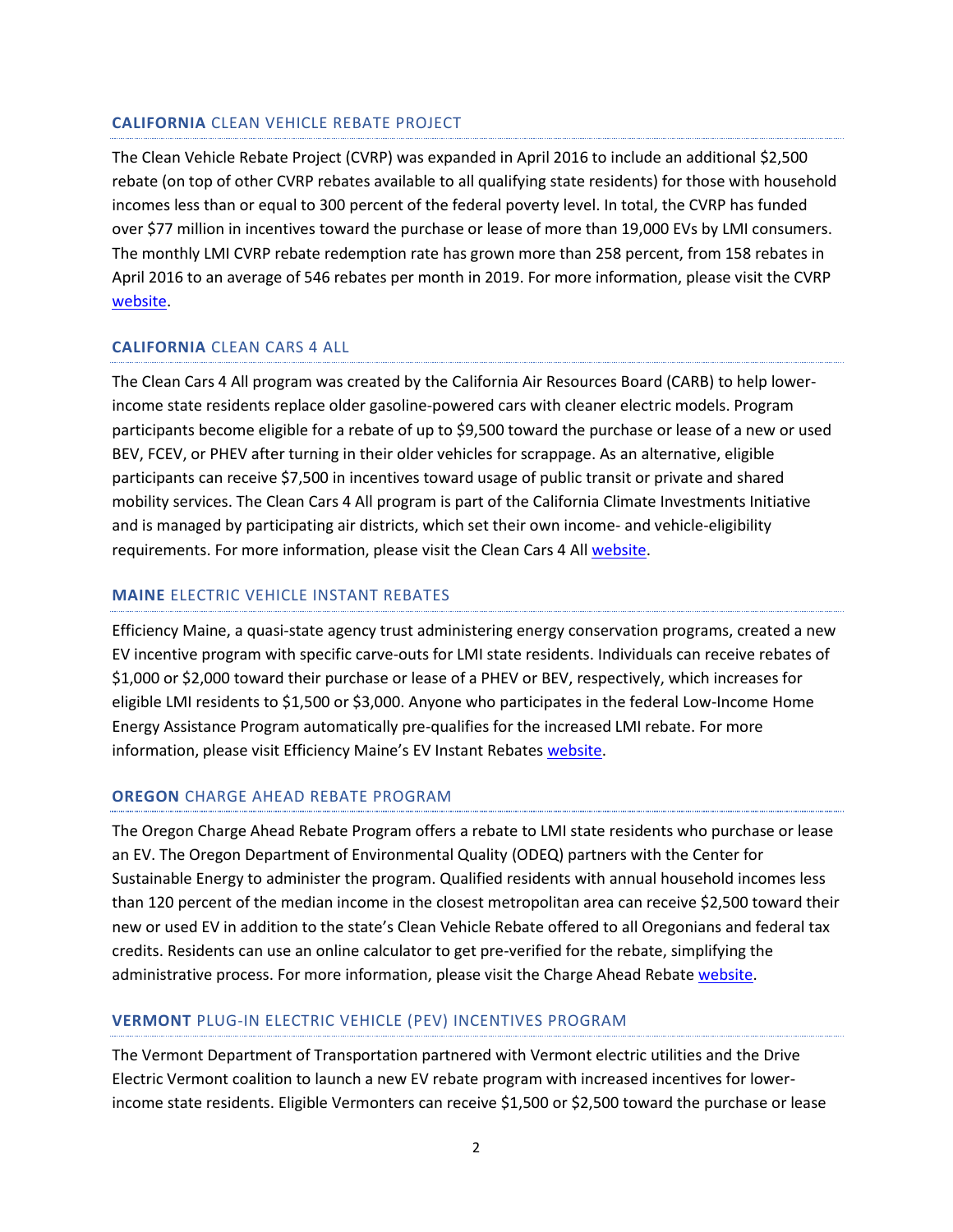of a PHEV or BEV, respectively. Residents who qualify for the Vermont Weatherization Assistance Program are eligible for larger incentives (\$4,000 for a PHEV and \$5,000 for a BEV.) Recipients can choose to receive incentives at the point-of-sale in the form a reduced purchase or lease price at the dealership, or as direct cash reimbursement from the electric utility that serves their household. These state incentives can be combined with additional Vermont electric utility incentives and federal tax credits for greater savings. For more information, please visit the Statewide PEV Incentives [website.](https://vtrans.vermont.gov/planning/projects-programs/vehicle-incentives)

#### **VERMONT** GREEN MOUNTAIN POWER REBATE PROGRAM

In 2019, Green Mountain Power (GMP), an electric utility in Vermont, launched an EV rebate program with increased assistance for LMI customers. All utility customers are eligible for a \$1,500 rebate for a BEV, \$1,000 for a PHEV, and \$750 for any used EV. In addition, LMI customers are eligible for an additional \$1,000 rebate for a new or used EV. In just six months, 250 rebates were issued, and more than 50 went to LMI residents. These rebates can be combined with the Vermont PEV Incentives Program and federal incentives for even greater savings. Additionally, the program offers participants a free in-home Level 2 EV charger (\$600 value). In exchange, participants allow GMP to manage their home charging rate during peak electricity demand events if needed. For more information, please visit GMP's [website.](https://greenmountainpower.com/product/ev-rebate/#:~:text=All%20customers%20can%20get%20%241%2C500,used%2C%20you%20can%20get%20%24750.)

#### ADDITIONAL USED EV INCENTIVES PROGRAMS

In addition to the incentive programs described above, several other states and utilities offer rebates for used EVs. For example, in Washington, new and used EVs have been exempt from state sales tax since 2009. The alternative fuels tax exemption expired in 2019 but was reinstated in 2020 and extended through 2025. New Hampshire's Cooperative Electric Vehicle Program offers \$1,000 or \$600 toward a new or used BEV or PHEV, respectively. In addition, Connecticut is planning to make rebates for used EVs available just to LMI residents. For more information, please visit the [New Hampshire,](https://www.nhec.com/drive-electric/) [Washington,](https://dor.wa.gov/content/clean-alternative-fuel-and-plug-hybrid-vehicles-salesuse-tax-exemptions) and [Connecticut](https://portal.ct.gov/DEEP/Air/Mobile-Sources/CHEAPR/CHEAPR---Home) websites.

#### EXPANDING ACCESS TO CHARGING INFRASTRUCTURE

Lack of access to charging infrastructure can also be a limiting factor to EV uptake in LMI communities. In addition, lower-income individuals may face barriers to accessing existing charging stations because they do not have smartphones or cannot afford charging network subscriptions. The examples below highlight programs designed to increase access to residential and public charging infrastructure in underserved communities and state policies requiring universal payment options.

#### **CALIFORNIA** PUBLIC EV CHARGING STATION PAYMENT STANDARDS

In 2019, CARB finalized regulations governing payment standards for all publicly available charging stations installed in California. The regulations require that all such charging stations include a credit card reader device, a mobile payment device, and a toll-free number for accepting payment. The regulations also prohibit an EV charging provider from requiring a network subscription to initiate a charging session. These statewide EV charging station payment standards ensure more equitable access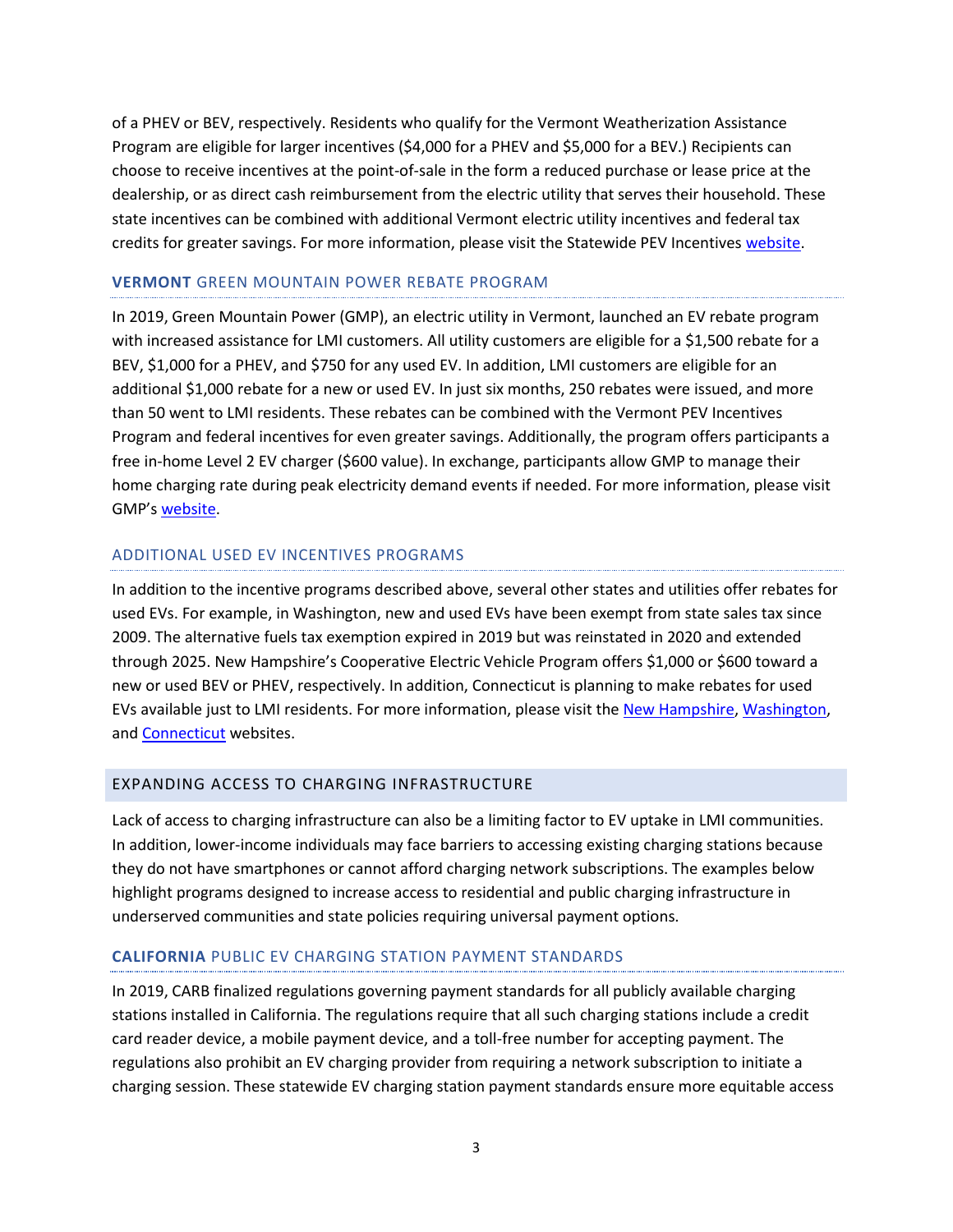to low-income EV drivers who may not be able to pay by mobile device or contactless chip card and may not be able to afford a charging network subscription. For more information, please view the CARB [regulations.](https://ww2.arb.ca.gov/sites/default/files/2020-06/evse_fro_ac.pdf)

## **CALIFORNIA** PACIFIC GAS & ELECTRIC'S EMPOWER EV CHARGER AND EDUCATION PROGRAM

In 2019, Pacific Gas & Electric (PG&E) received approval from the California Public Utilities Commission to launch its *Electric Vehicle Charger Incentive and Education Program*, which aims to provide financial incentives for up to 2,000 LMI households to install residential Level 2 chargers. Individual households can receive up to \$500 toward the purchase of a Level 2 charger and an additional incentive of up to \$2,000 if electrical infrastructure upgrades are required at the residence. Within its service territory, PG&E is partnering with local community-based organizations to focus its education and outreach efforts on meeting the specific needs of local communities, including non-English speaking households. For more information, please see the Public Utilities Commissio[n decision.](https://docs.cpuc.ca.gov/PublishedDocs/Published/G000/M314/K145/314145047.PDF)

## **MARYLAND** PUBLIC EVSE IN UNDERSERVED COMMUNITIES

The Maryland Public Service Commission (PSC) approved an EV charging infrastructure pilot program proposed by four of the state's largest electric utilities. The pilot program includes electric vehicle supply equipment (EVSE) rebate incentives for multi-unit dwellings (MUDs) with the aim of extending equitable access to EV charging to underserved MUD residents. The pilot program will also spur utility investment in EVSE for ride-hailing services, which often operate in LMI communities. For more information, please view the PSC [decision.](https://www.psc.state.md.us/wp-content/uploads/MD-PSC-Approves-Modified-Utility-EV-Charging-Portfolio_01142019-1.pdf)

#### **MASSACHUSETTS** ELECTRIC VEHICLE INCENTIVE PROGRAM (MassEVIP)

Using Volkswagen Settlement funds, the Massachusetts Department of Environmental Protection (DEP) established MassEVIP to provide financial incentives for expanding charging infrastructure across multiple use cases in the state. MassEVIP includes a Public Access Charging component to award funding for EVSE deployment by property owners with publicly accessible parking facilities, and project selection criteria include whether the project is located in an environmental justice community and whether the project promotes equitable geographic distribution of EVSE across the state. In fall 2019, \$710,000 of the \$2 million DEP awarded for the MassEVIP Public Access Charging component went toward 26 EVSE projects located in environmental justice communities. For more information, please visit the MassEVIP Public Access Charging Incentives [website.](https://www.mass.gov/how-to/apply-for-massevip-public-access-charging-incentives)

## **NEW JERSEY** IT PAY\$ TO PLUG IN eMOBILITY COMPONENT

The *It Pay\$ to Plug In* program's eMobility component provides grant funding to help offset the cost of purchasing Level 1, Level 2, and DC fast charging stations to support electrified shared mobility, car sharing, and ride-hailing services in LMI communities. The New Jersey Department of Environmental Protection seeks to fund projects that will benefit communities disproportionately impacted by air pollution, and that will help meet identified community transportation and mobility needs. The eMobility component supplements the installation of EVSE at workplaces, public locations, and MUDs by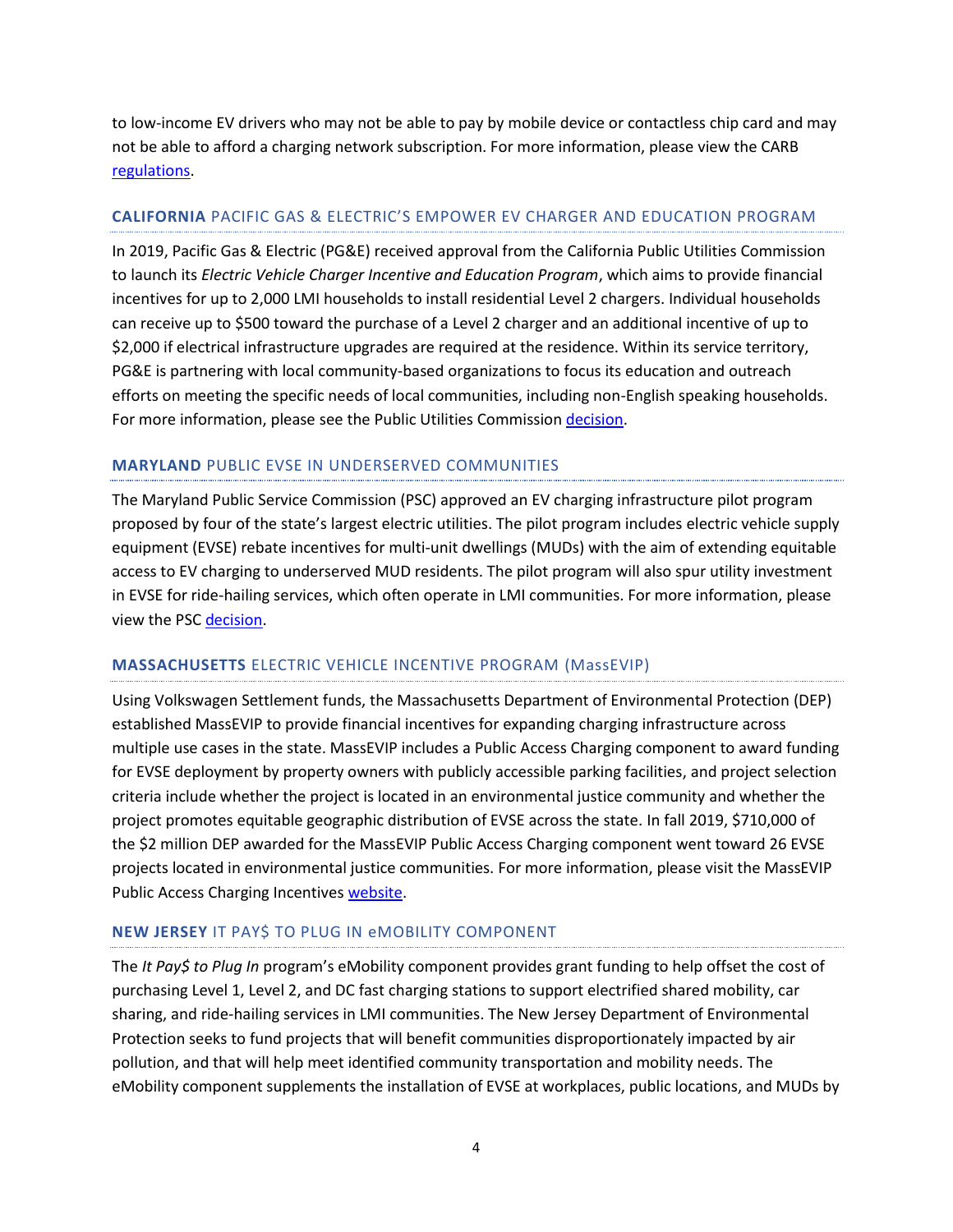electrifying mobility services that expand access and benefits to EVs. For more information, please visit the *It Pay\$ to Plug In* [website.](https://www.drivegreen.nj.gov/plugin.html)

#### **NEW YORK** PUBLIC SERVICE COMMISSION MAKE-READY INFRASTRUCTURE PROGRAM

In July 2020, the New York PSC released an order that allocates a total of \$701 million in electric ratepayer funding to develop a "make-ready" EVSE infrastructure incentive program, with \$120 million directly benefiting disadvantaged communities. The order requires that a minimum of 20 percent of each electric utility's budget for charging stations must be located within 1-2 miles of a disadvantaged community and aim to increase electric VMT for ride-hailing services in disadvantaged communities. Moreover, the order covers 100 percent of eligible make-ready utility costs for publicly accessible Level 2 and DC fast chargers installed in disadvantaged communities, which provides a strong incentive for driving investments in these communities. For more information, please view the New York PSC [order.](http://documents.dps.ny.gov/public/MatterManagement/CaseMaster.aspx?Mattercaseno=18-E-0138)

## CONDUCTING OUTREACH AND EDUCATION TO REACH LMI COMMUNITIES

A general lack of awareness about the benefits of EVs and available vehicle purchase incentives also create barriers to adoption among lower-income households, rural populations, and disadvantaged communities. Education and outreach strategies targeted to meeting the needs of underserved communities signal a strong commitment to ensuring these communities are prioritized in efforts to expand access to electric mobility. The examples below illustrate how states and their partners are tailoring outreach programs and information for reaching these communities.

## **CALIFORNIA** SOUTHERN CALIFORNIA EDISON'S CHARGE READY AND MARKET EDUCATION PROGRAM

In August 2020, the California Public Utilities Commission issued a decision approving Phase 2 of Southern California Edison's (SCE) Charge Ready and Market Education Program. During Phase 2, SCE will invest \$14.5 million in three separate marketing, education, and outreach programs, all of which include strategies for engaging customers living in disadvantaged communities within SCE's service territory. The programs will feature outreach to local community- and faith-based organizations to collaboratively develop mass media marketing materials tailormade for disadvantaged communities. In addition, the programs will include the development of web- and mobile-based self-service tools and resources for helping consumers to better understand the total cost of ownership savings for driving electric. For more information, please view the Public Utilities Commission [decision.](https://docs.cpuc.ca.gov/PublishedDocs/Efile/G000/M344/K059/344059748.PDF)

#### **NEW HAMPSHIRE** CHARGE FORWARD EV RELAY RACE

In 2018, the first annual "Charge Forward" EV relay race took place in the Granite State. Organized by Drive Electric NH in collaboration with the state's Department of Environmental Services and its Clean Cities Coalition, the event showcased six New Hampshire celebrities and government leaders driving eight EVs along a winding route through many of the state's cities and towns. With press events along the route and a high-profile final ceremony, the event demonstrated an innovative approach to raising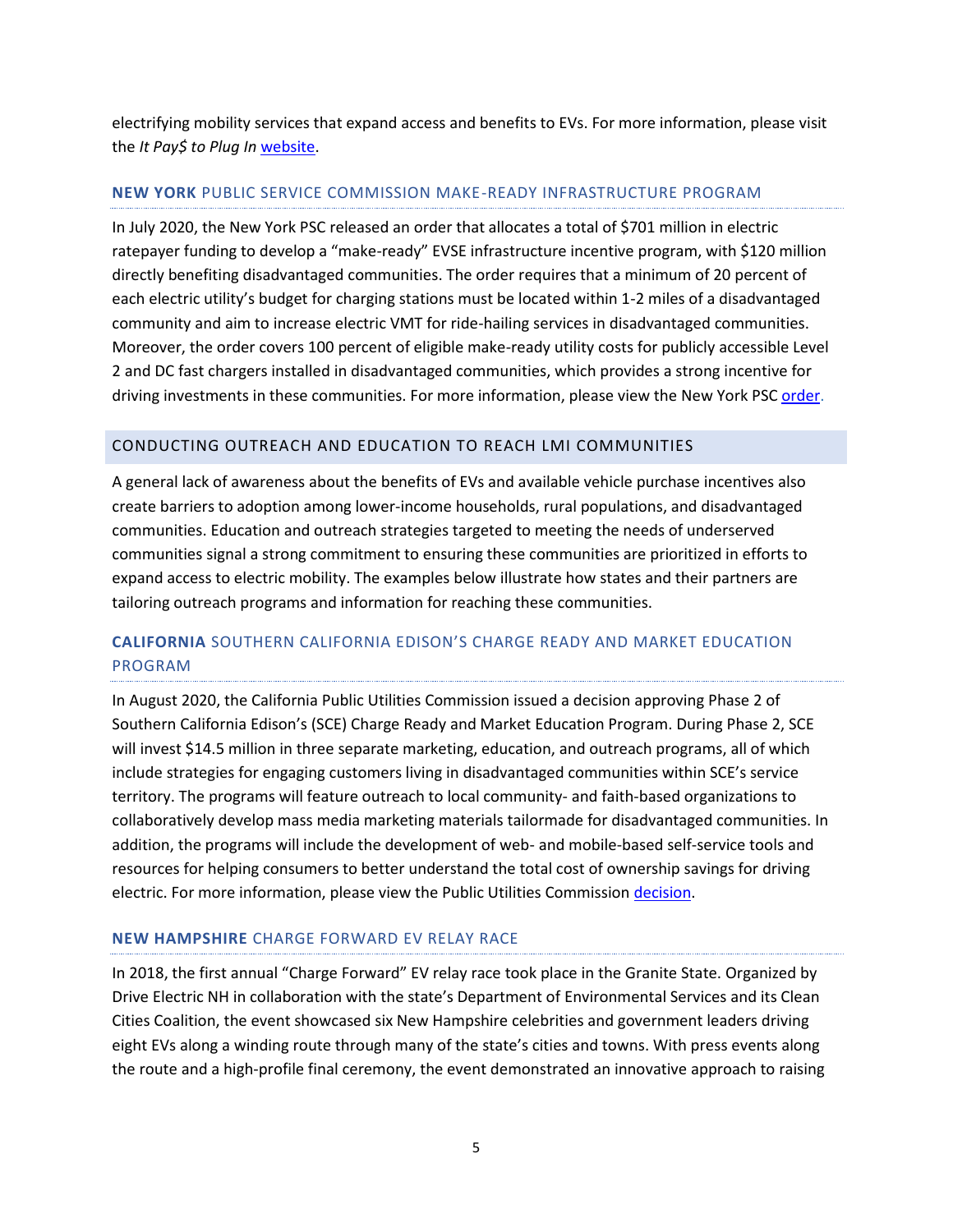consumer awareness of the benefits of EVs and charging infrastructure in rural areas. For more information, please visit the Drive Electric NH [website.](https://www.driveelectricnh.org/charge-forward-ev-relay)

## **OREGON** CHARGE AHEAD REBATE OUTREACH

The Oregon Department of Environmental Quality is partnering with Forth Mobility to raise awareness of its Charge Ahead rebates for LMI Oregonians (see above). The agency sought Forth's assistance as a non-profit partner that has made improving equitable access to EVs a core part of its overall mission. Forth's outreach plan calls for training community groups that already work in and have relationships in LMI communities to provide information and build awareness at community events and gatherings. Communication materials include a fact sheet available in nine different languages that addresses topics such as fuel and maintenance cost savings from driving electric, environmental benefits, and charging. For more information about Forth Mobility and their outreach strategies, please visit thei[r website.](https://forthmobility.org/)

## **VELOZ'S** *ELECTRIC FOR ALL* EV CAMPAIGN

Along with private companies, the California Energy Commission and CARB are members of VELOZ, a California-based non-profit organization that aims to foster rapid acceleration of EV awareness, understanding, and consideration with the goal of increasing consumer demand. Through its *Electric For All* campaign and website, VELOZ is informing consumers, including LMI consumers, about the financial assistance available for purchasing and operating EVs. A zip-code based "incentives and perks" search tool provides easy access to information about standard state and utility rebates as well as additional sources of assistance with income-based eligibility (e.g., rebates from Clean Cars 4 All, and special grants and low-interest loans available through the Clean Vehicle Assistance Program). Information on charging station incentives, beneficial time-of-use rates for EV charging, and reduced vehicle registration fees and high occupancy lane exemptions is also provided. For more information, please visit the *Electric For All*  [website.](https://www.electricforall.org/)

#### CONCLUSION

The diverse examples in this document are not exhaustive of all that is being done by states and their partners to improve equitable access to light-duty EVs. They are just a sample, intended to give states ideas and inspiration as they further develop their own equity initiatives. As mentioned above, a crucial early step for all equity initiatives is to engage directly with LMI communities about their barriers to equitable access, and their ideas for how best to make progress toward greater equity.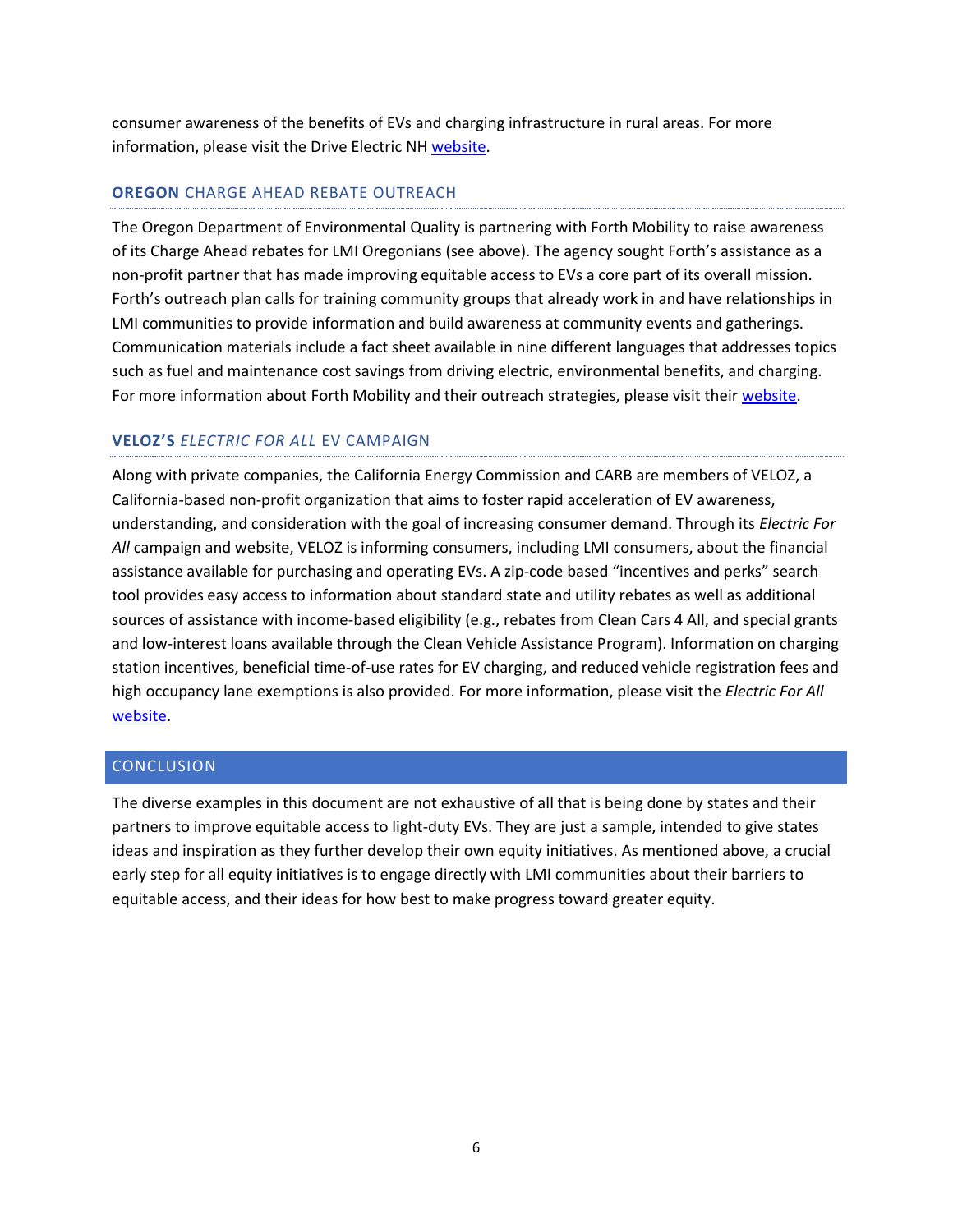## APPENDIX

## EXPANDING ELECTRIC VEHICLE MOBILITY THROUGH CAR SHARING

In general, car sharing programs are localized mobility solutions for meeting transportation needs of individuals with limited access to personal vehicles. They are usually administered by municipal or county governments and other community organization partners. Car sharing vendors often bundle costs for vehicle registration, insurance, fuel, maintenance, and parking into one simple, affordable user rate. Programs that deploy EVs broaden access to the benefits of driving electric among LMI households. The EV car sharing programs described below all include targeted equity components.

## **CALIFORNIA** GREEN RAITEROS EV CAR SHARING PROGRAM

Green Raiteros is an on-demand EV car sharing program launched in the rural town of Huron, California, in late 2018. Green Raiteros makes a small fleet of EVs available to underserved, agricultural communities for travel to and from essential services in the San Joaquin Valley. Users can reserve a ride by phone or in-person at the Green Raiteros office. Huron partnered with the Latino Environmental Advancement & Policy Institute, the Shared-Use Mobility Center, and EVgo to acquire the vehicles and build Level 2 charging hubs needed to support them. For more information, please contact the Green Raiteros office at 559-900-2656, extension 504.

## **CALIFORNIA** OUR COMMUNITY CARSHARE SACRAMENTO

Our Community CarShare Sacramento is a free car sharing program that deploys EVs in various lowincome communities throughout Sacramento. The program enables users 21 years and older with a valid driver's license to reserve an EV for up to 3 hours per day or a total of 9 hours per week and includes roadside assistance. Each EV has its own designated parking space, with a charging station that it must be returned to upon trip completion. Our Community CarShare is funded by California Climate Investments and administered by the Sacramento Air Quality Management District. Zipcar maintains the vehicle fleet and reservation systems at vehicle locations. For more information, please visit the Our Community CarShar[e website.](http://www.airquality.org/Our-Community-CarShare/Apply-for-Our-CarShare)

## **OREGON** CLEAN RURAL SHARED ELECTRIC MOBILITY PILOT PROJECT

Based in Hood River, Oregon, the Clean Rural Shared Electric Mobility Pilot Project (CRuSE) is an allelectric car sharing program planned for launch in 2020 that aims to improve clean mobility for lowincome and rural communities. The project will deploy five Honda Clarity EVs and five charging stations in and near the city center, neighborhoods with lower-income residents, and tourist destinations. CRuSE will allow different user groups, including low-income residents, city employees, and tourists, to gain access to the Honda Clarity EVs at different price points. Users can reserve a vehicle using a mobile phone app that provides Spanish language translation and accepts alternative payment options to expand access for unbanked individuals. Forth Mobility secured a federal Department of Energy Advanced Vehicle Technologies Research grant to help implement the project. For more information, please view this recent Hood River News [article](https://www.hoodrivernews.com/gorge-life/electric-car-share-program-to-start-trial-run-in-2020/article_0a807f78-d3e1-11e9-b577-47ef3d6ce260.html) highlighting the CRuSE pilot project.